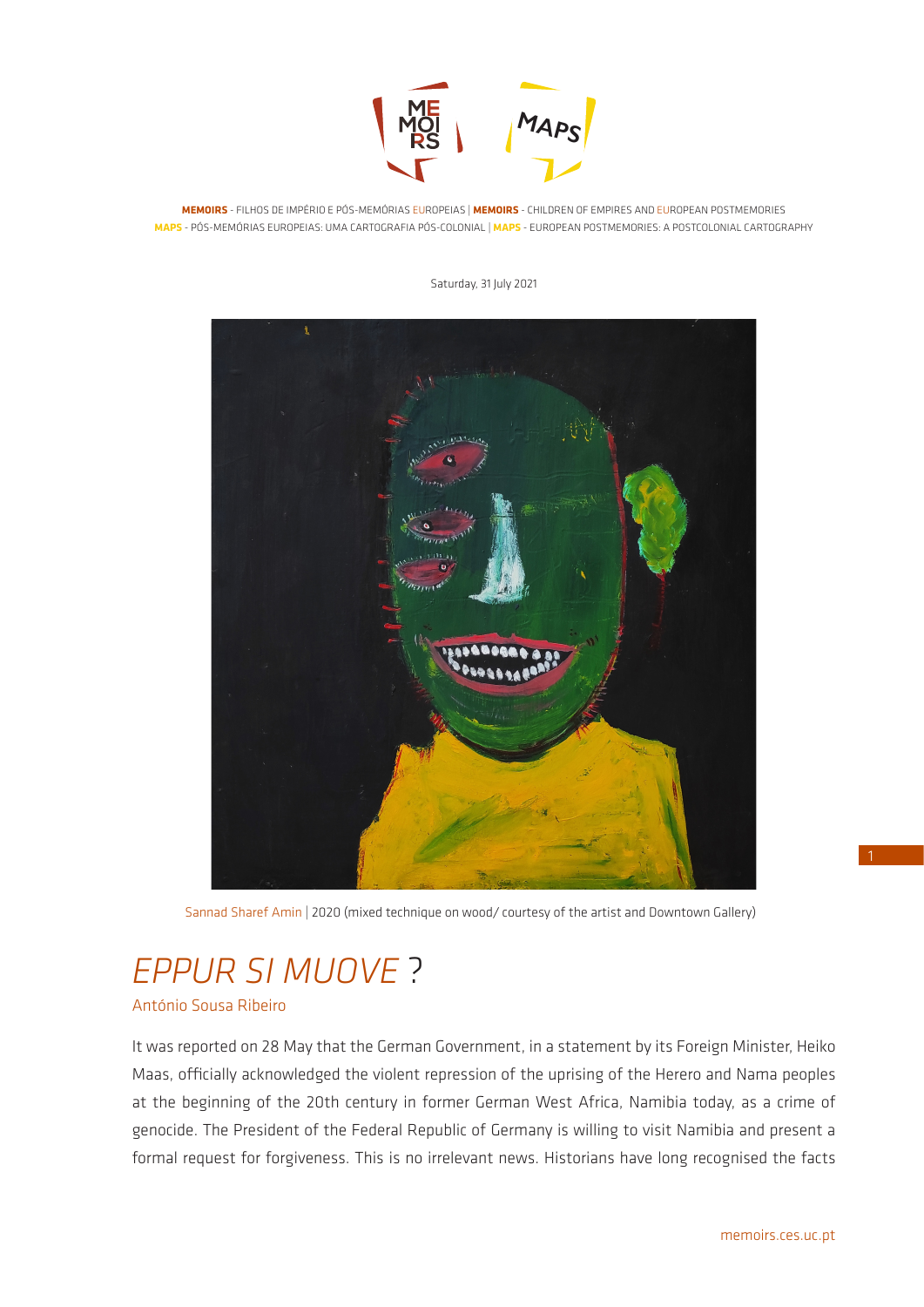

## *EPPUR SI MUOVE* **?**

under reference as the first genocide of the 20th century. In the context of German history, as the pioneering work of Jürgen Zimmerer has shown, the use of extreme violence by the German Reich in a colonial context served as a testing ground for the practices and technologies of extermination brought to the last consequences by Nazism. In particular, the form of the concentration camp as a weapon of extermination has its first systematic use in this context. However, until very recently, the official German position was one of manifest reluctance. In 2016, a parliamentary initiative demanding an oficial recognition of responsibility for the Herero and Nama genocide was rejected by the majority of the members of Parliament. The report set up by the Bundestag's "Scientific Office", an advisory board with the function of providing advice on matters scheduled for parliamentary debate, came to the conclusion, under the strictly juridical perspective that only norms already in place at the time of the events may be applicable, that the actions of the German army did not violate international law. The bottom-line of the argument is the sophistry that, in 1906, the German army could not have committed genocide for the simple reason that the concept of genocide did not yet exist nor had it been incorporated in international law at the time. While the report recognizes that, at the beginning of the 20th century, regardless of juridical norms, individuals benefited already from "rudimentary protection", derived from the "norms of humanity and civilization", it goes on to argue in a definitive way that "the legal conscience of the community of international law at the time excluded from these minimum criteria the indigenous peoples, that, in its eyes, were 'uncivilized'".

This is how the position which has now been made official - the result of six years of negotiations with the Namibian Government - takes on particular significance, and is undoubtedly one of the many signs which have been repeatedly surfacing and which bear witness to the fact that, with more or less hesitation, the former European colonial powers recognise the inevitability of confronting their colonising past and the need to translate this confrontation into concrete measures. This is how, in Germany too, last April, after years of heated controversy, the museums in Berlin agreed to return to Nigeria, in 2022, the bronzes of Benin they have in their collections, giving new impetus to the increasingly unavoidable debate on the restitution of goods plundered in colonial contexts. And several other examples come up regularly. However, the "reconciliation" agreement now established with the Namibian government needs to be properly understood and contextualized.

As several voices of criticism have pointed out, in particular associations representing the descendants of the victims (who do not recognise themselves properly represented by the central government, which made a point of conducting negotiations with the German government with full secrecy), it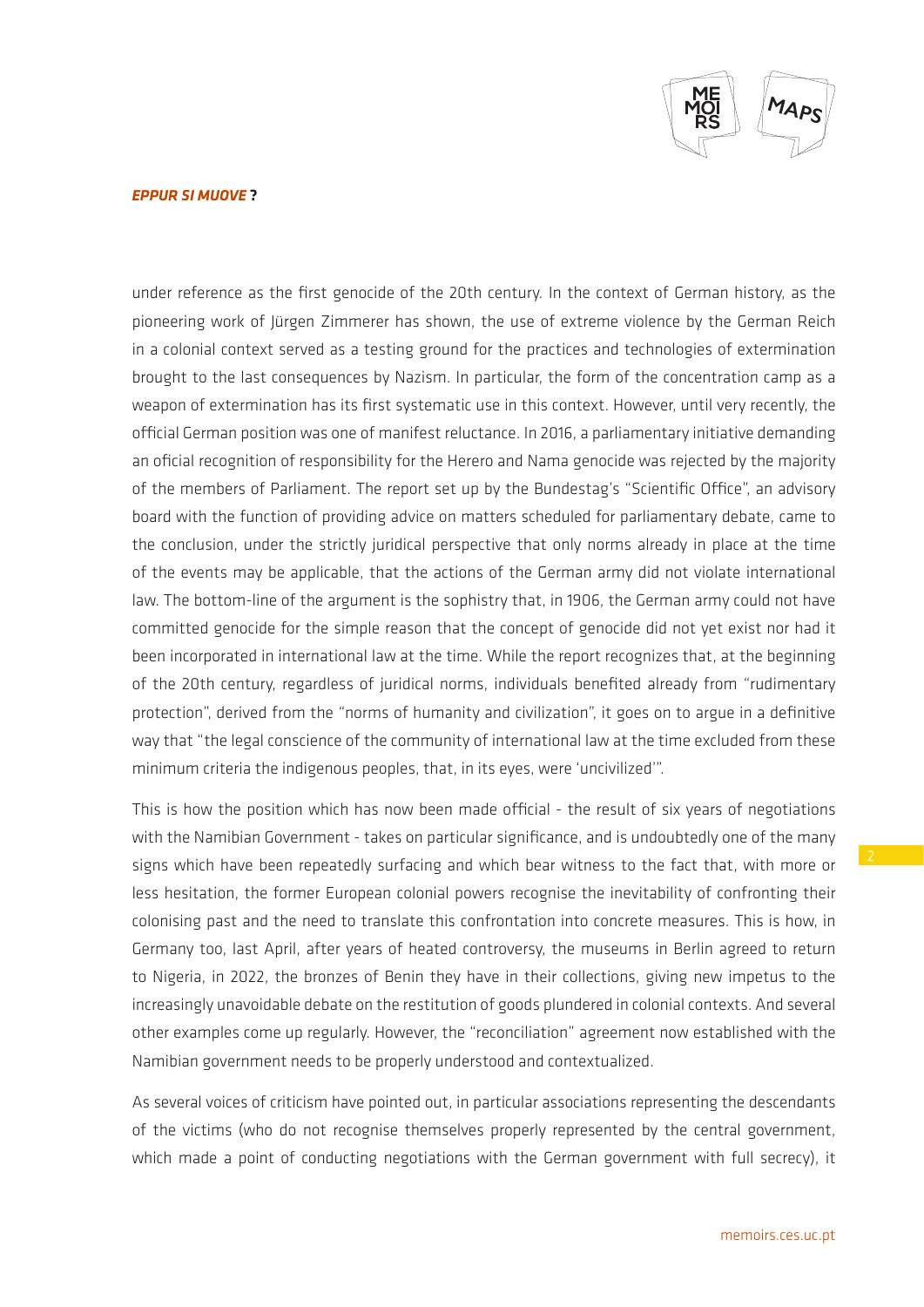

### *EPPUR SI MUOVE* **?**

would be necessary to go much further. Although it is accompanied by a promise of economic aid - of a comparatively restricted size -, to be preferably applied in the areas currently occupied by the Nama and Ovaherero peoples, who together now make up only 12.3% of the Namibian population, the agreement does not include any liability for the payment of damages or for the return of goods and articles plundered in the context of the extermination campaign. In this sense, as expressed in the declaration of 3 June by the European Centre for Constitutional and Human Rights, it will be a "missed opportunity".

It must be remembered that what has been a footnote in German history for many years is reflected in present-day Namibia in a very marked and traumatic way. It is estimated that more than half of the Ovaherero population and at least one third of the Nama population have been exterminated. The survivors were piled up in reserves and deprived of livelihoods. Mass rape of women was common practice, leaving a legacy that persists today. In particular, the massive expropriation of the land, perpetuated during the years of South African administration and kept virtually untouched after independence, brings with it the fact that it still a white population, predominantly of German origin, to hold the bulk of land resources and land of better agricultural aptitude.

The exclusion from the negotiation of representatives of the descendants of the victims explicitly violates the United Nations Declaration on the rights of indigenous peoples to participate in decision-making processes that concern them. However, the case brought in a New York court by these representatives against the German Government in this regard was dismissed last June. In the final analysis, therefore, the result achieved, while being, as already mentioned, a signal not to be ignored, is clearly representative of a double ambiguity that continues to doggedly mark the relationship of European countries with the former colonies: on the one hand, the maintenance by the former colonial power of a position of power that allows it to decide, without taking into account or even allowing the participation of those most directly involved, in this case, the descendants of the victims, the terms of the dialogue it sees fit to establish; on the other hand, the lack of legitimacy of national governments, forced, as in the case of Namibia, by the disastrous economic situation, greatly aggravated by the pandemic, to accept a clearly unsatisfactory agreement and deaf to the demand for democratic participation.

Coincidentally, or perhaps not, a recent debate triggered by an intervention by A. Dirk Moses, reputed specialist on the subject of genocide, published on 23 May 2021 in the journal *Geschichte der Gegenwart*, once again put on the agenda the question of the inclusion of colonial violence in the context of the history of violence that would culminate in the Holocaust. Moses' argument focuses on the reminder